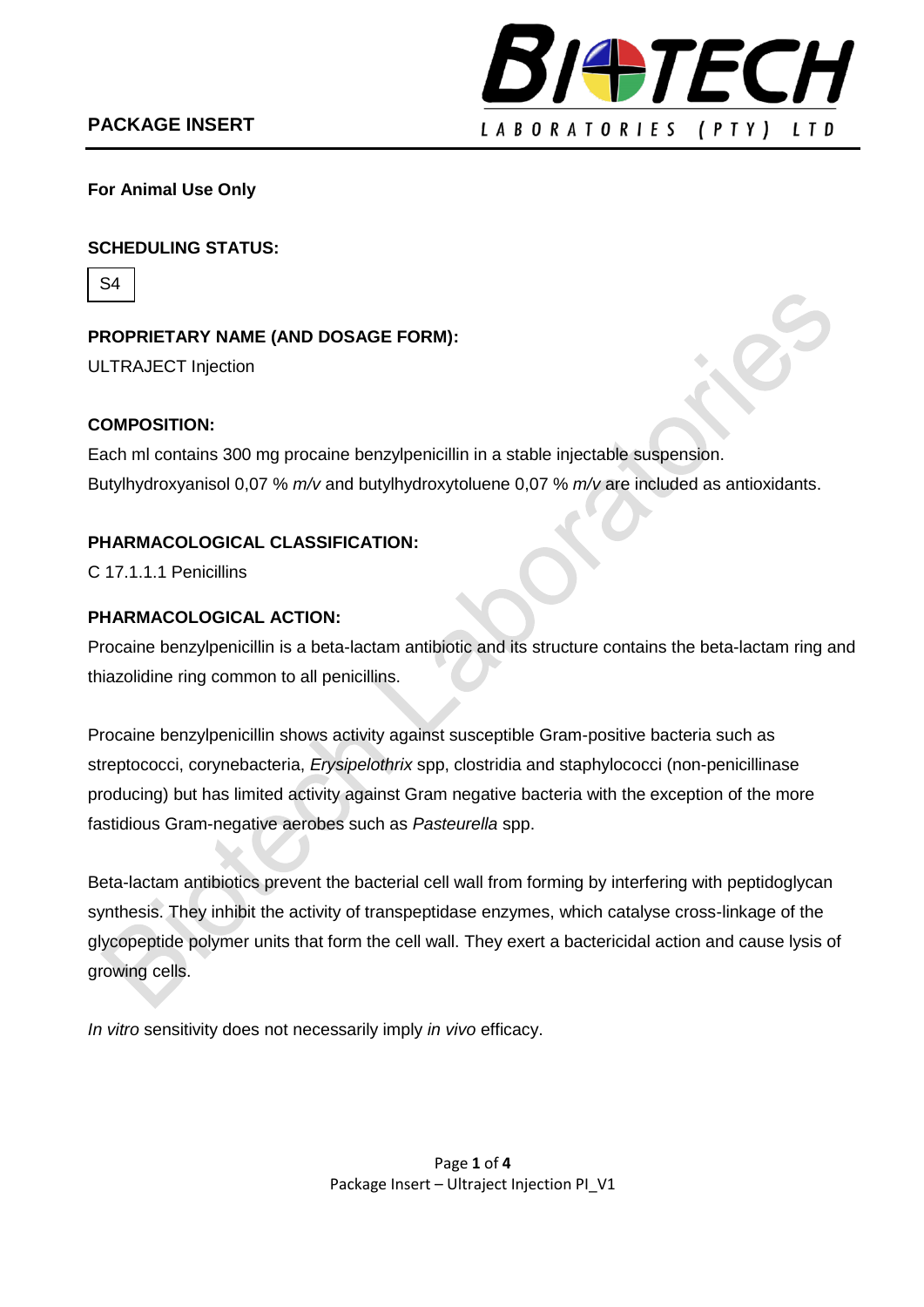# **PACKAGE INSERT**



### **INDICATIONS:**

Target Species: Cattle, Pigs and Sheep.

ULTRAJECT Injection is indicated for use in cattle, pigs and sheep in the treatment and control of a wide range of common systemic, respiratory, urinary and local infections caused by or associated with organisms sensitive to penicillin, including *Arcanobacterium pyogenes, Erysipelothrix rhusiopathiae, Mannheimia haemolytica, Pasteurella multocida, Staphylococcus* spp. (nonpenicillinase producing) and *Streptococcus* spp.

ULTRAJECT Injection will therefore be effective in the treatment of infections caused by susceptible organisms including:

Erysipelas;

Navel/joint-ill;

Respiratory tract infections, including pneumonia and atrophic rhinitis;

Meningitis;

Septicaemia;

Toxaemia associated with mastitis, and

Urogenital tract infections.

## **CONTRAINDICATIONS:**

ULTRAJECT Injection is contraindicated in known cases of hypersensitivity to penicillins and related compounds.

Do not inject intravenously or intrathecally.

Not to be used on small herbivores such as rabbits, guinea pigs, gerbils and hamsters.

Psittacine birds are sensitive to procaine.

## **WARNINGS AND SPECIAL PRECAUTIONS:**

Anaphylactic shock may occur when administered to an animal known to be hypersensitive. Adrenaline, corticosteroids and antihistamines should be used to treat anaphylaxis.

*If injection is administered subcutaneously:* Animals must not be slaughtered for human consumption during treatment. Cattle may be slaughtered for human consumption only after 10 days from the last treatment.

> Page **2** of **4** Package Insert – Ultraject Injection PI\_V1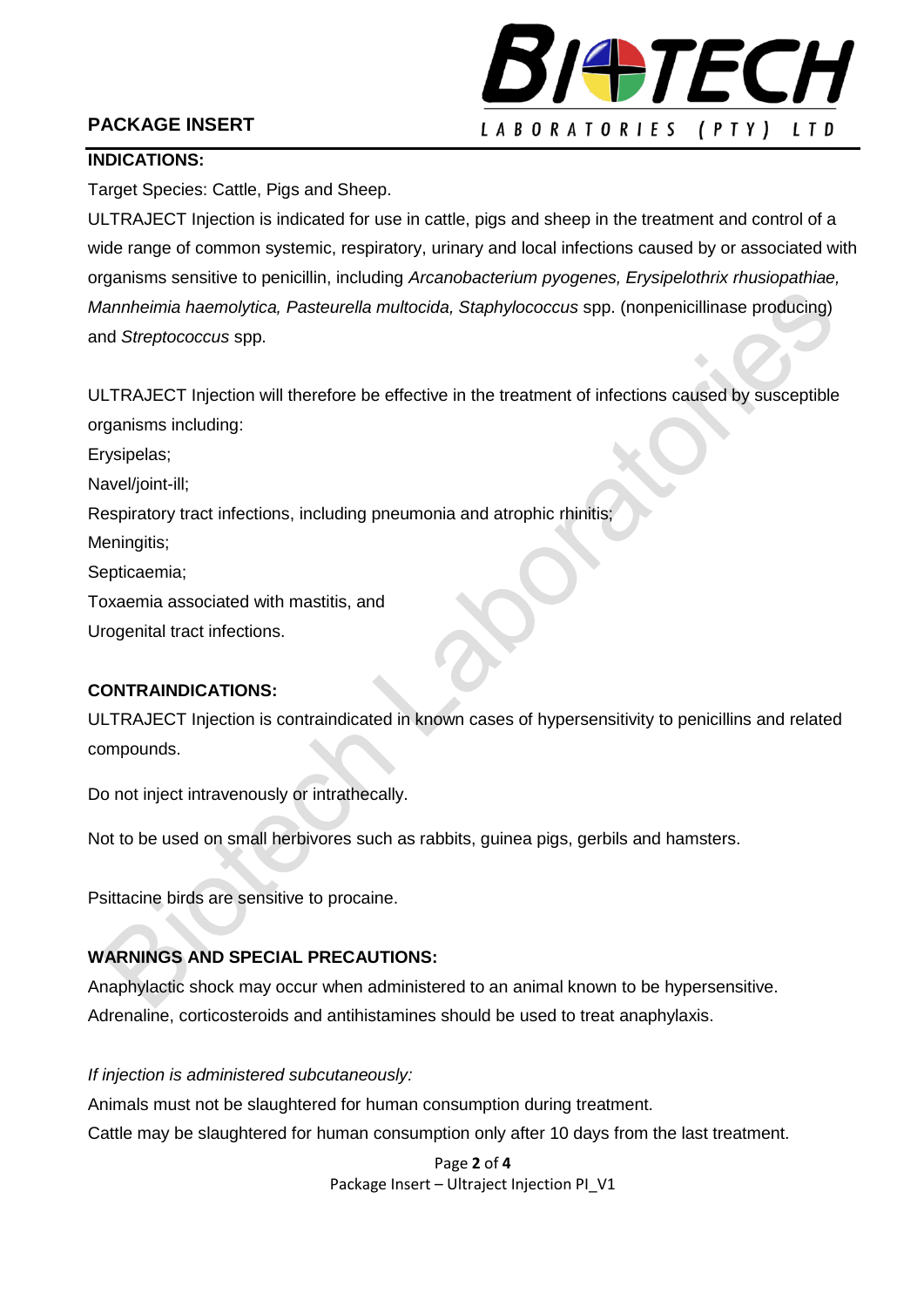

# **PACKAGE INSERT**

Sheep may be slaughtered for human consumption only after 12 days from the last treatment. Milk must not be taken for human consumption during treatment.

## *If injection is administered intramuscularly:*

Animals must not be slaughtered for human consumption during treatment. Cattle may be slaughtered for human consumption only after 21 days from the last treatment. Pigs may be slaughtered for human consumption only after 7 days from the last treatment. Sheep may be slaughtered for human consumption only after 12 days from the last treatment. Milk for human consumption must not be taken during treatment.

Milk for human consumption may only be taken from treated cows after 5 days from the last treatment.

*Special precautions to be taken by the person administering the product to the animals:* Penicillins and cephalosporins may cause hypersensitivity (allergy) following injection, inhalation, ingestion or skin contact. Hypersensitivity to penicillins may lead to cross reactions to cephalosporins and vice versa. Allergic reactions to these substances may occasionally be serious.

Do not handle this product if you know you are hypersensitive, or if you have been advised not to work with such preparations.

Handle this product with great care to avoid exposure, taking all recommended precautions.

If you were exposed to this product and develop hypersensitivity reactions such as skin rash, or the more serious symptoms such as swelling of the face, lips or eyes or are experiencing difficulty in breathing you should seek immediate medical attention or be taken to the nearest hospital.

# **DOSAGE AND DIRECTIONS FOR USE:**

ULTRAJECT Injection is indicated for intramuscular administration to cattle, pigs and sheep and subcutaneous administration to non-lactating cattle. Use content within 28 days after first withdrawal.

The recommended dose rate is 20 mg procaine penicillin/kg body-mass equivalent to 1 ml per 15 kg body mass at 48 hour intervals until the required response has been achieved or until treatment is reevaluated.